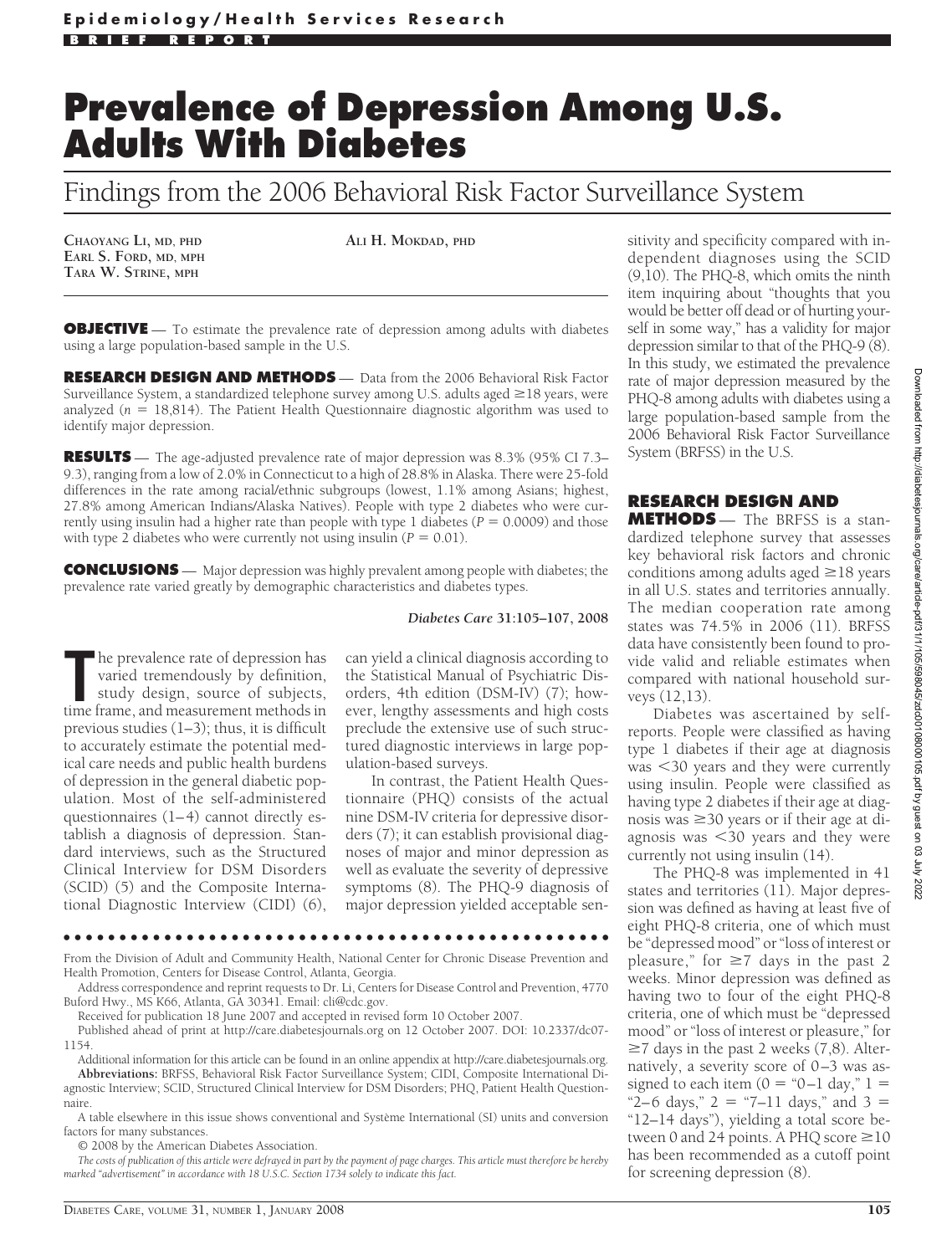|  | Table 1—Prevalence of depression as measured by the PHQ-8 among U.S. adults with diabetes aged $\geq$ 18 years (2006 BRFSS) |  |
|--|-----------------------------------------------------------------------------------------------------------------------------|--|

|                           |                  | Provisional diagnosis |           |                      |           |                                   |           |                        |           |
|---------------------------|------------------|-----------------------|-----------|----------------------|-----------|-----------------------------------|-----------|------------------------|-----------|
|                           | $\boldsymbol{n}$ | Major<br>depression*  |           | Minor<br>depression† |           | Major and<br>minor<br>depression# |           | PHQ score<br>$\geq 10$ |           |
|                           |                  | $\%$                  | <b>SE</b> | $\%$                 | <b>SE</b> | $\%$                              | <b>SE</b> | $\%$                   | <b>SE</b> |
| Total                     |                  |                       |           |                      |           |                                   |           |                        |           |
| Unadjusted                | 18,814           | 7.5                   | 0.4       | 7.9                  | 0.5       | 15.4                              | 0.6       | 14.4                   | 0.6       |
| Age adjusted              | 18,814           | 8.3                   | 0.5       | 8.3                  | 0.8       | 16.6                              | 0.9       | 17.4                   | 1.1       |
| Age (years)               |                  |                       |           |                      |           |                                   |           |                        |           |
| $18 - 29$                 | 230              | 3.2                   | 1.0       | 8.3                  | 2.9       | 11.5                              | 3.1       | 12.7                   | 3.4       |
| $30 - 39$                 | 848              | 13.7                  | 2.0       | 10.3                 | 1.8       | 24.0                              | 2.6       | 27.4                   | 3.1       |
| $40 - 49$                 | 2,251            | 11.6                  | 1.1       | 7.9                  | 1.1       | 19.5                              | 1.5       | 21.4                   | 1.8       |
| $50 - 59$                 | 4,634            | 10.0                  | 0.8       | 7.2                  | 0.7       | 17.2                              | 1.0       | 17.3                   | 1.0       |
| $60 - 69$                 | 5,387            | 5.5                   | 1.0       | 9.0                  | 1.2       | 14.5                              | 1.5       | 11.2                   | 1.2       |
| $70 - 79$                 | 3,939            | 4.0                   | 0.9       | 6.4                  | 0.6       | 10.4                              | 1.0       | 8.3                    | 1.0       |
| $80 +$                    | 1,525            | 2.0                   | 0.7       | 7.7                  | 1.9       | 9.7                               | 2.0       | 5.8                    | 1.0       |
| Sex§                      |                  |                       |           |                      |           |                                   |           |                        |           |
| Men                       | 7,896            | 5.9                   | 0.7       | 7.1                  | 0.9       | 13.0                              | 1.1       | 12.9                   | 1.3       |
| Women                     | 10,918           | 11.1                  | 0.8       | 9.7                  | 1.3       | 20.8                              | 1.5       | 22.4                   | 1.6       |
| Race/ethnicity§           |                  |                       |           |                      |           |                                   |           |                        |           |
| Non-Hispanic white        | 13,392           | 9.5                   | 0.7       | 5.8                  | 0.5       | 15.3                              | 0.9       | 17.6                   | 1.3       |
| Non-Hispanic black        | 2,296            | 5.6                   | 1.0       | 11.7                 | 2.1       | 17.3                              | 2.3       | 13.7                   | 1.6       |
| Hispanic                  | 1,775            | 5.4                   | 0.8       | 13.0                 | 2.7       | 18.4                              | 2.8       | 17.3                   | 3.0       |
| Asian                     | 296              | 1.1                   | 0.6       | 1.0                  | 0.6       | 2.1                               | 0.8       | 3.1                    | 1.3       |
| American Indians/Alaska   | 392              | 27.8                  | 4.7       | 5.4                  | 1.7       | 33.2                              | 4.6       | 36.0                   | 4.9       |
| <b>Natives</b>            |                  |                       |           |                      |           |                                   |           |                        |           |
| Other                     | 663              | 13.2                  | 3.5       | 16.0                 | 3.6       | 29.2                              | 4.4       | 27.7                   | 4.6       |
| Type of diabetes§¶        |                  |                       |           |                      |           |                                   |           |                        |           |
| Type 1                    | 810              | 6.3                   | 1.1       | 7.7                  | 1.3       | 14.0                              | 1.7       | 20.4                   | 2.8       |
| Type 2, use of insulin    | 3,759            | 13.3                  | 1.8       | 9.4                  | 1.2       | 22.7                              | 2.2       | 24.0                   | 2.3       |
| Type 2, no use of insulin | 12,892           | 8.3                   | 0.7       | 8.4                  | 1.2       | 16.7                              | 1.4       | 17.3                   | 1.6       |

\*Major depression is defined as having at least five of eight PHQ-8 criteria, one of which must be "depressed mood" or "loss of interest or pleasure," for  $\geq$ 7 days in the past 2 weeks. †Minor depression is defined as having two to four of the eight PHQ-8 criteria, one of which must be "depressed mood" or "loss of interest or pleasure," for ≥7 days in the past 2 weeks. ‡Combining major and minor depression together. §Adjusted for age. ||Including native Hawaiian or Pacific Islander, multiracial, and other race/ethnicity. ¶Participants with missing data on age at diabetes onset and use of insulin were excluded.

The prevalence rates of depression were estimated according to age, sex, race/ethnicity, and diabetes types. Student's *t* tests were used to compare the differences in the rates between subgroups. SUDAAN software (Release 9.0; Research Triangle Institute, Research Triangle Park, NC) was used to account for the complex sampling design.

**RESULTS** — Of the total 226,646 participants, 22,990 people reported having diabetes (8.2%). After excluding people with missing data, the analytic sample  $(n = 18,814)$  consisted of 42.0% men, 71.2% non-Hispanic whites, 12.2% non-Hispanic blacks, 9.4% Hispanics, 1.6% Asians, 2.1% American Indians/Alaska Natives, and 3.5% other ethnic groups, with a mean age of 62 years. The ageadjusted prevalence rate of major depression was 8.3%, ranging from a low of

2.0% in Connecticut to a high of 28.8% in Alaska.

The rate was low at ages 18–29 years, increased at ages 30–39 years, and decreased after age 40 years ( $P < 0.05$  for  $linear$  trend;  $P < 0.0001$  for quadratic trend) (Table 1**)**. Women had a higher rate of major depression than men (P < 0.0001). Compared with non-Hispanic whites, non-Hispanic blacks  $(P = 0.002)$ , Hispanics ( $P = 0.0003$ ), and Asians ( $P <$ 0.0001) had a lower rate of major depression, while American Indians/Alaska Natives  $(P = 0.0001)$  had a higher rate. People with type 2 diabetes who were currently using insulin had a higher rate of major depression than people with type 1 diabetes  $(P = 0.0009)$  and those with type 2 diabetes who were currently not using insulin  $(P = 0.01)$ . The rate of depression using PHQ score  $\geq$ 10 appeared to be similar to the rate of combined major and minor depression using the provisional diagnosis.

**CONCLUSIONS** — Using a large population-based sample, we estimated that the age-adjusted prevalence rate of major depression was 8.3% among U.S. adults with diabetes in 2006. Previous studies have reported that the prevalence rates varied from 3.8 to 27.3% with an aggregate estimate of 9.0% by the standard interviews and from 11.5 to 60.7% with an aggregate estimate of 26.1% by the self-administered questionnaires (1). Our population-based rate was similar to the aggregate estimate of the standard interviews.

This study contributed unique findings to the literature by demonstrating  $\sim$ 25-fold differences in the rate of major depression among racial/ethnic subgroups and nearly 15-fold differences